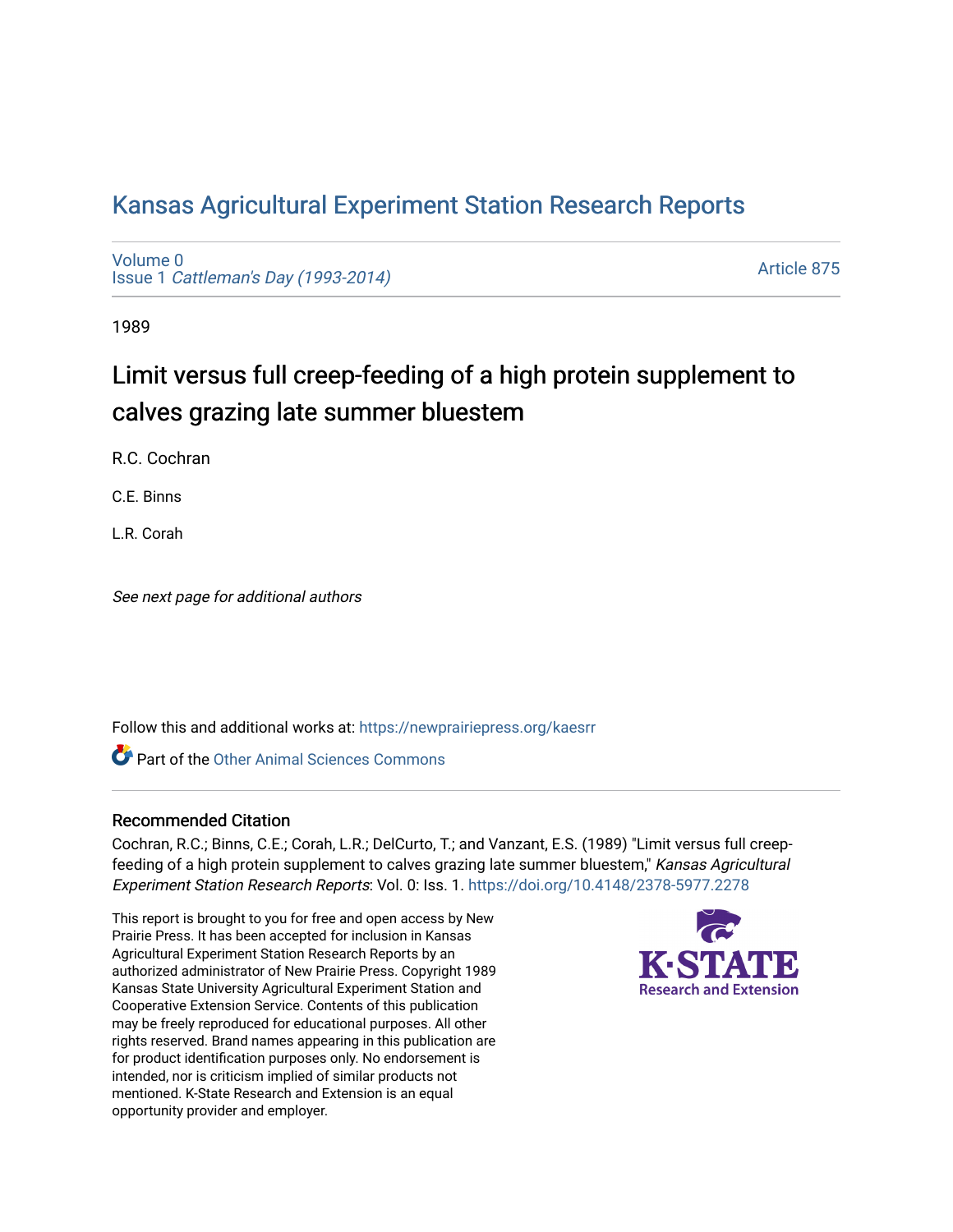# Limit versus full creep-feeding of a high protein supplement to calves grazing late summer bluestem

# Abstract

Limit creep-feeding a 36% protein supplement (avg. salt concentration = 7.9%) was compared with unlimited consumption of the same supplement without salt (full creep-feeding) and with no supplementation. Average daily gain of steer calves was increased (P≤.06) by.19 (limit creep-feeding) and .38 (full creep-feeding) lb per day compared with non-supplemented calves. Average daily gain of heifer calves was not increased by creep feeding. Efficiency with which creep was converted to extra gain was poor for both limit and full creep-feeding groups. Little difference was observed in postweaning average daily gains; however, the calves given ad libitum access to creep feed tended (P=.12) to have greater daily gains (1.9 lbs) than non creep-feeding calves (1.6 lbs). Limit creep-fed calves had average daily gains of 1.7 lbs. Feed conversion during the post-weaning period was slightly improved (P=.09) in calves that had been given ad libitum access to creep feed.

# Keywords

Cattlemen's Day, 1989; Kansas Agricultural Experiment Station contribution; no. 89-567-S; Report of progress (Kansas State University. Agricultural Experiment Station and Cooperative Extension Service); 567; Beef; Limit vs. full creep-feeding; Bluesteam; Protein; Calves

# Creative Commons License



This work is licensed under a [Creative Commons Attribution 4.0 License](https://creativecommons.org/licenses/by/4.0/).

### Authors

R.C. Cochran, C.E. Binns, L.R. Corah, T. DelCurto, and E.S. Vanzant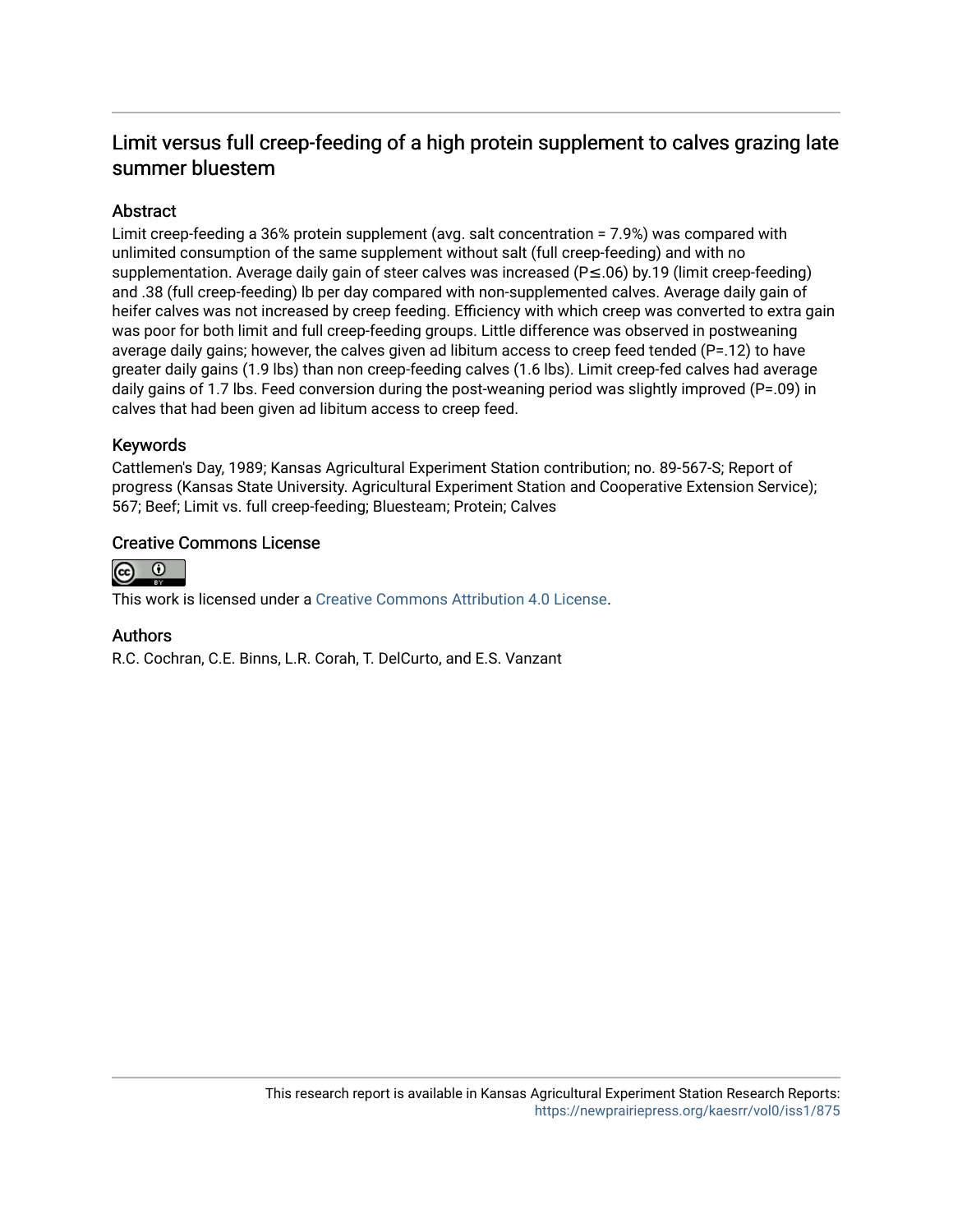

#### **Summary**

Limit creep-feeding a 36% protein supplement (avg. salt concentration =  $7.9\%$ ) was compared with unlimited consumption of the same supplement without salt (full creep-feeding) and with no supplementation. Average daily gain of steer calves was increased ( $P \le 0.06$ ) by .19 (limit creep-feeding) and .38 (full creep-feeding) lb per day compared with non-supplemented calves. Average daily gain of heifer calves was not increased by creep feeding. Efficiency with which creep was converted to extra gain was poor for both limit and full creep-feeding groups. Little difference was observed in postweaning average daily gains; however, the calves given ad libitum access to creep feed tended  $(P=.12)$  to have greater daily gains (1.9 lbs) than non creepfeeding calves (1.6 lbs). Limit creep-fed calves had average daily gains of 1.7 lbs. Feed conversion during the post-weaning period was slightly improved  $(P=.09)$  in calves that had been given ad libitum access to creep feed.

#### **Introduction**

Previous research at Kansas State University has compared limit and full creep-feeding of a 16% crude protein (CP) supplement to suckling calves grazing late-summer, Flint Hills range. Conversion efficiencies (lb creep per lb extra gain) in that study were relatively poor, with no benefit observed from limit creep-feeding. Since digestibility and intake of poor quality forage can be negatively affected by supplements containing a low  $(8 \text{ to } 14\%)$  concentration of crude protein, use of a high protein creep supplement might alter the response to limit vs. full creep-feeding. Therefore, the objective of our study was to compare limit and full creep-feeding of a high protein (36% CP) supplement to no supplementation for suckling calves grazing latesummer bluestem. We also determined the effect creep feeding has on subsequent postweaning gain and feed conversion.

#### **Experimental Procedures**

Eighty-four Angus x Hereford calves were randomly assigned to three treatments: 1) limit creep-feeding with salt used to limit consumption of a sqybean meal  $+$  milo supplement available free choice in a creep feeder; 2) full creep-feeding the same soybean meal  $+$  milo supplement without salt, offered free choice in a creep feeder; and 3) control, no supplementation. The supplement was approximately 65% soybean meal and 35% rolled

<sup>&</sup>lt;sup>1</sup>Appreciation is expressed to Mr. Gary Ritter and Mr. Wayne Adolph for their expert assistance during the data collection.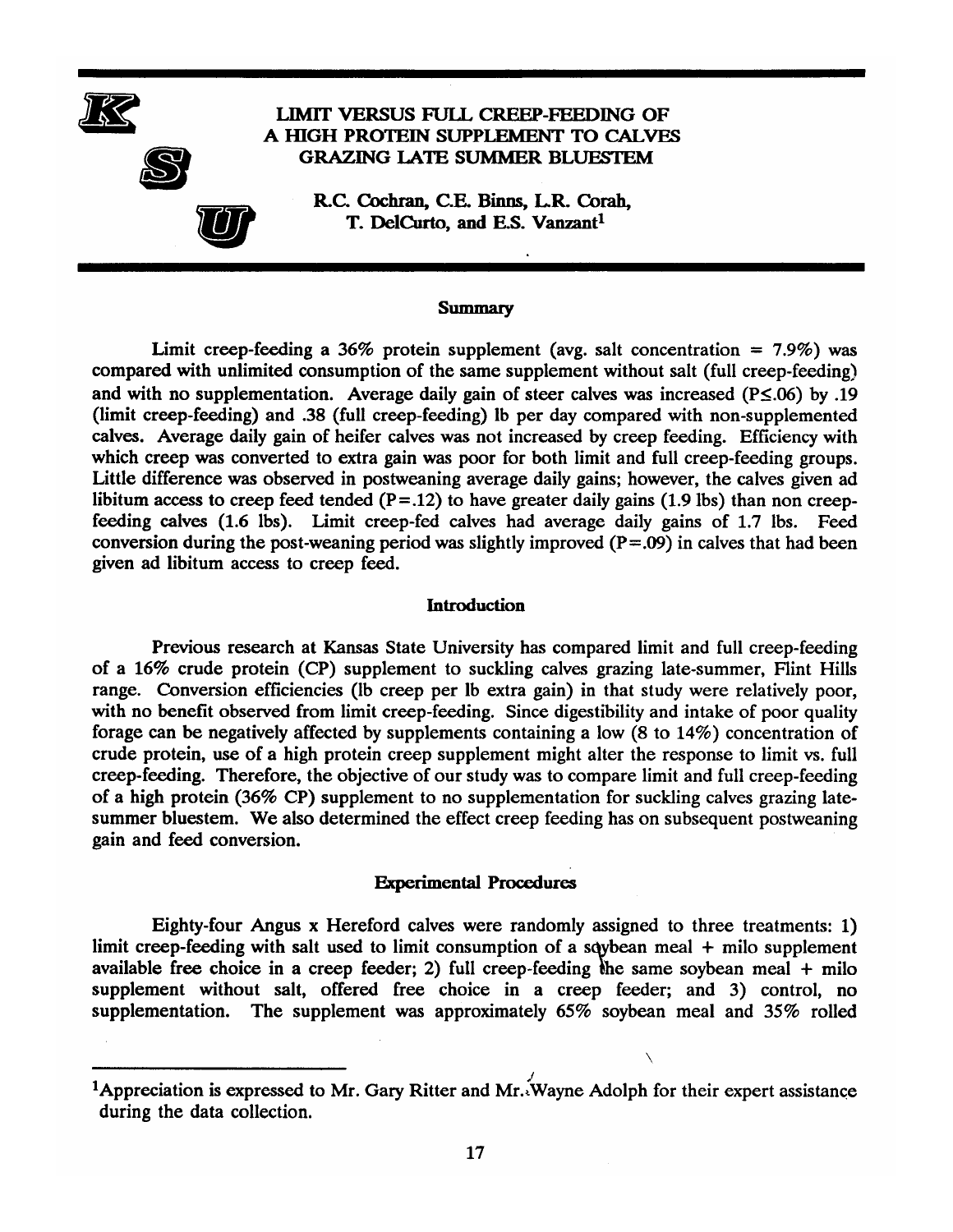sorghum grain. Supplement consumption by the limit creep-fed group was held at 1.8 lb/day (excluding salt). An average of 7.8% salt was required to maintain the calves at this level of consumption. Both supplemented groups were initially exposed to the basal supplement without salt for 2 to 3 days.

Treatment groups were randomly assigned to separate bluestem pastures and, subsequently, were rotated among pastures so that all treatments were exposed to each pasture during the course of the study. Stocking rates were similar among treatment groups. Calves were weighed at the beginning (Aug. 11, 1988) and end (Oct. 19, 1988) of the creep period. Before each weigh day, cow/calf pairs were held overnight without feed or water; however, calves were allowed to suckle their dams. The calves were weaned on October 19, 1988, and shipped to the KSU Beef Research Unit for a 43-day growing trial. During this period, the calves were fed an average of 2.5 lb of a 36% protein supplement, .5 lb of milo, and a fullfeed of grain sorghum and forage sorghum silages. Final calf weights were taken on December 1. after an overnight stand without feed.

## **Results and Discussion**

Influence of creep-feeding on average daily gain was dependent  $(P=.07)$  on calf sex (Figure 8.1). Average daily gain of heifer calves was not significantly increased by limit (2.14) lb/day) or full creep-fed (2.17 lb/day) compared with no supplementation (2.08 lb/day). In contrast, average daily gain for steer calves within the limit and full creep-fed groups was increased (P $\leq$ .06) compared with non-supplemented controls (2.32, 2.51, and 2.13 lb/day, respectively). Gains of steer calves in the limit creep-feeding group were less  $(P=.05)$  than those observed for the full creep-feeding group. The lack of gain response for heifers could have been due to differences in intake. However, since creep intake was not available on an individual basis, verification was not possible. An alternative explanation might be that steers. which would have a slightly greater growth potential, may have been able to use creep feed more efficiently to promote extra gain when faced with the less-than-adequate nutrient supply on late-summer pasture.

The efficiency with which creep feed was converted to extra gain (i.e., gain above the control group) was relatively poor for both groups. However, the conversion efficiency for the limit creep-feeding group (13.8 lbs creep/lb extra gain) was considerably better than that of the full creep-feeding group (23.2 lbs creep/lb extra gain). Daily intake of creep was 1.8 and 5.1 lbs for the limit- and full-creep groups, respectively. Conversion efficiency for the limit-creep group was similar to that observed in a previous trial (13 lbs creep/lb extra gain), in which calves consumed 1.5 lbs/day of a 16% CP supplement.

Postweaning performance is illustrated in Table 8.1. Calves previously on the full-creep treatment gained 0.3 lb per day more than non-creep-fed calves  $(P=.12)$  in the 43-day feeding period. Limit-creep feeding did not increase postweaning average daily gains. Average dry matter intake varied only slightly among creep treatments and, therefore, the full-creep calves tended ( $P = .09$ ) to be more efficient in feed conversion than non creep-fed calves, 6.5 and 8.3 Ib gain per Ib feed, respectively. Feed conversion of the limit-creep calves was intermediate (7.8) compared with the other two treatments.